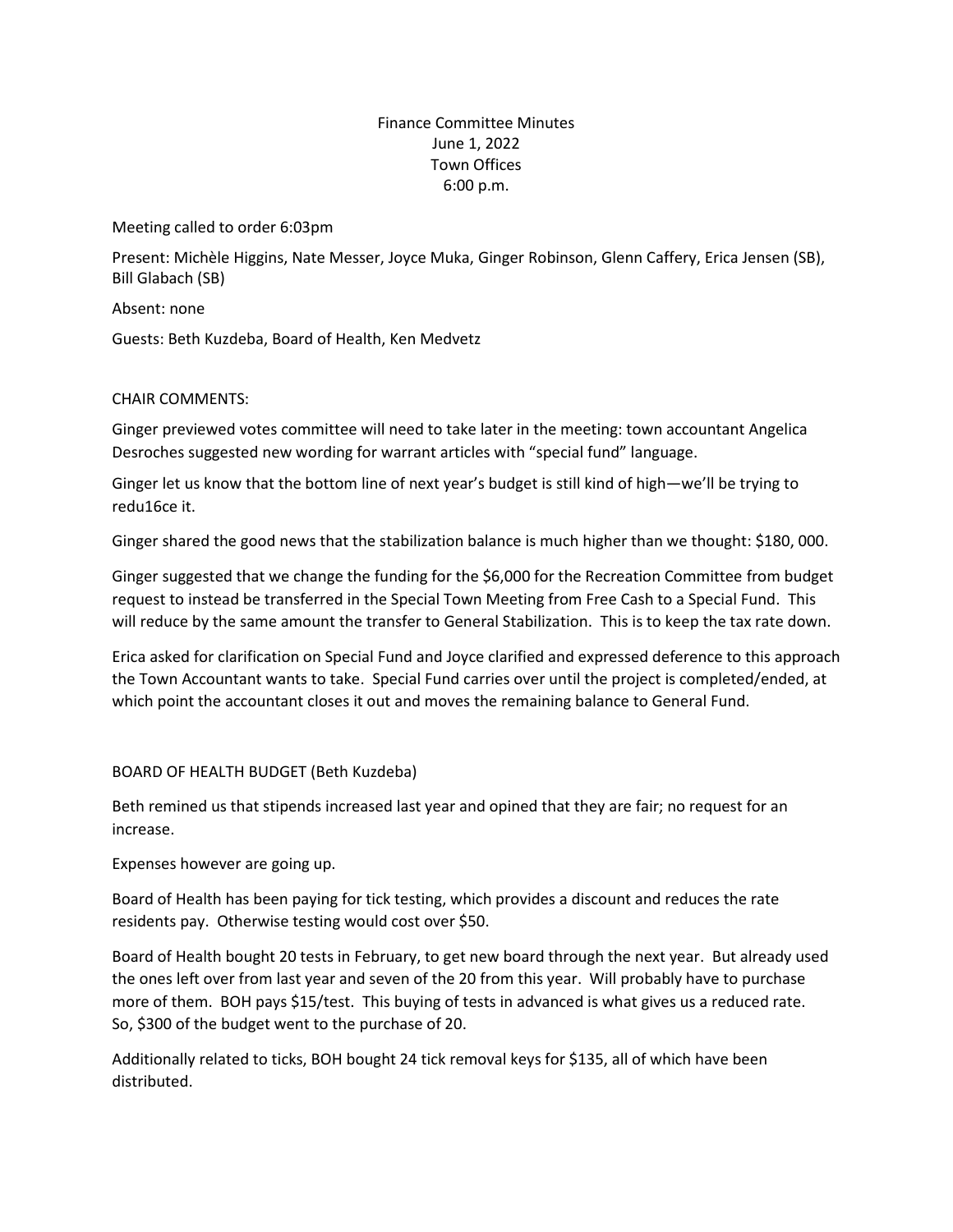\$55/year for membership in the Massachusetts Health Board Association. This is already in the \$3,000 budget request.

Seminar coming up \$90/member, using most of the \$92 left in budget. Association would like all BOH members to go. Beth will go this year; others in future years.

Mosquito dunks, costing from approximately \$181 for 200 of them in bulk. Should last a long time. They don't expire, can break them in half if treating a small area. June to October is the mosquito season. These are needed this current fiscal year.

Beth is working with the Highway Superintendent to determine quantity needed for roadside use. For the highway department to use dunks, the state considers it a "treatment," requiring a pesticide license Kurt at FRCOG has just gotten one, so we'll work under him.

Nate asked about whether breeding areas far from homes needed treatment, and the conclusion was yes, due to the distance mosquitoes travel themselves, and the host animals that are part of the disease life cycle, which can travel much farther.

Residents can buy them for themselves in packs of 20, for example on Amazon.

There was discussion of how and when to account for these critical and time sensitive expenditures, whether to overspend from this year's budget or pay out of an increased budget next year (say, adding \$200 to the \$1000 budget request). It was determined that overspending this year would be most appropriate (transparent and reflective of when the expenses occurred). Bill, Ginger, and Joyce all voiced support for showing overspending in this year's budget and keeping next year's budget at the original request of \$1000.

Beth will go ahead and buy the dunks now.

Ginger asked Beth again if she is OK with the stipend level, noting that there is a lot of professional development. Beth indicated that members don't expect to be compensated for all their time; it is largely a volunteer position.

### BUDGET, STM, ATM, AND RELATED

### *Fire and EMS.*

Fire Chief Brian Pelletier provided call information to Ginger prior to the meeting: 25 calls per year, each call about 2 hours pay, \$22 per responder, generally 2 responders per call. \$2200 total.

Ginger talked with Ann Zavaruha and Brian about EMS. More than \$45,000 is needed. Need more stuff. Med bags, air packs, water tank. Ginger raised the question of whether more was needed in fire stabilization vs general stabilization. She said the state generally recommends 2-4% of operating budget in stabilization.

Erica clarified that we need five, not four, air packs to be compliant. She confirmed this today. Air tanks expire in the next month and a half. Med bags are needed for first responders coming online, for quick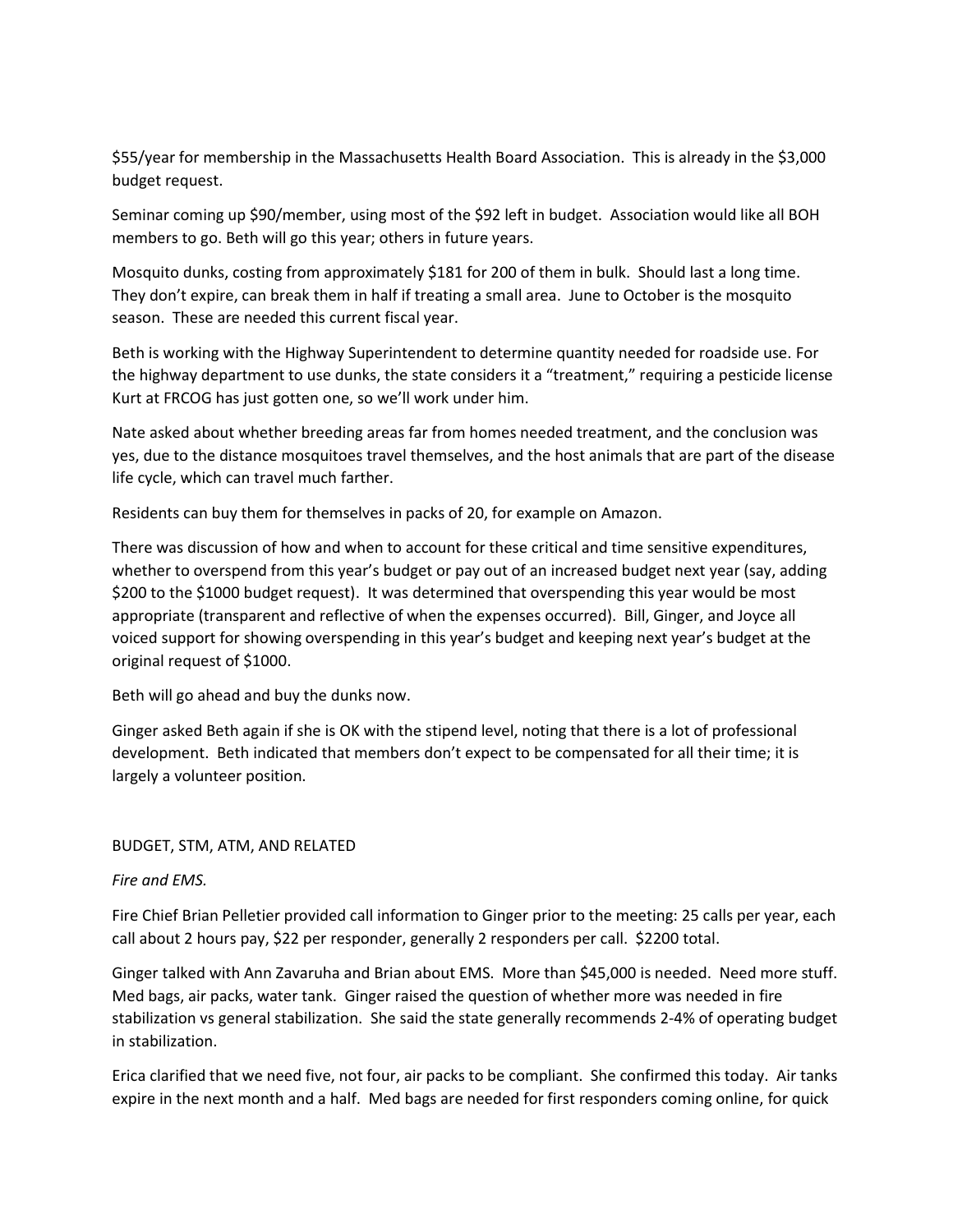response, especially important given Leyden has a large senior population. And Erica stated that we cannot send fire fighters into burning buildings with expired oxygen tanks. Erica told us that Michele G. said she'd try to work on grants in this area.

There was some discussion about whether to take money for equipment from fire or general stabilization.

Nate asked what can you use the stabilization fund for. Ginger clarified that we are saving up for specific expected future capital expenses. If we don't use it, it can go back into the general fund. For example, if we don't buy a truck. If we do buy a truck, it will still have to go to town meeting.

Glenn asked if there were any attractive scenario in the future that would not depend on Leyden having these vehicles. Erica explained: if there is an agreement for fire with Bernardston or Colrain, Leyden would be a substation. Insurance rates depend on a local substation. A future regional agreement will include a local substation. So, equipment would not be a waste. Moreover, if we have nothing that they could use, it would be a deficit to reaching an agreement. Having the grant for police equipment and substation improvements, for example, was critical in reaching an attractive interim agreement with Bernardston. If we had vehicles for brush and quick attack, then we are more attractive.

Bill expressed concern that a lot of money going to fire department, and there are not a lot of fire fighters on the books. Ginger said the fire department has been underfunded for a long time. Bill and others voiced agreement.

Erica talked to FRCOG: no ambulance service will currently contract with a town, meaning the out-ofcontract \$350/call expense to the down that the ambulance services are proposing would apply to Leyden. Clarified that this is a proposal, not an agreement.

There were 42 (see correction in the next minutes—this was actually for last 2 years) ambulance calls last year (4 in last week). Consultant Steven Pholey got this data from Shelburne Control. The ambulance services' proposal would charge Leyden \$350 each meaning \$14,700 if numbers stayed the same. So a lot of financial uncertainty for the year ahead.

There was discussion, started by [, of where the \$350 per call would come from. Joyce suggested we put one dollar in the budget line item "Ambulance calls." We can then move money in if we need to. Not a warrant article, just a line in the budget, already there. Otherwise, we can't transfer money to a line that doesn't exist. And this is a reason to keep general stabilization high. General agreement was voiced.

## *Tax rate discussion.*

Tax rate projection \$16.43 at the moment, from \$16.14 right now, based on current Cherry Sheet state aid estimates. New properties (New Growth) may add to our valuation, which can bring our tax rate down.

*Warrant articles, revoting as needed.*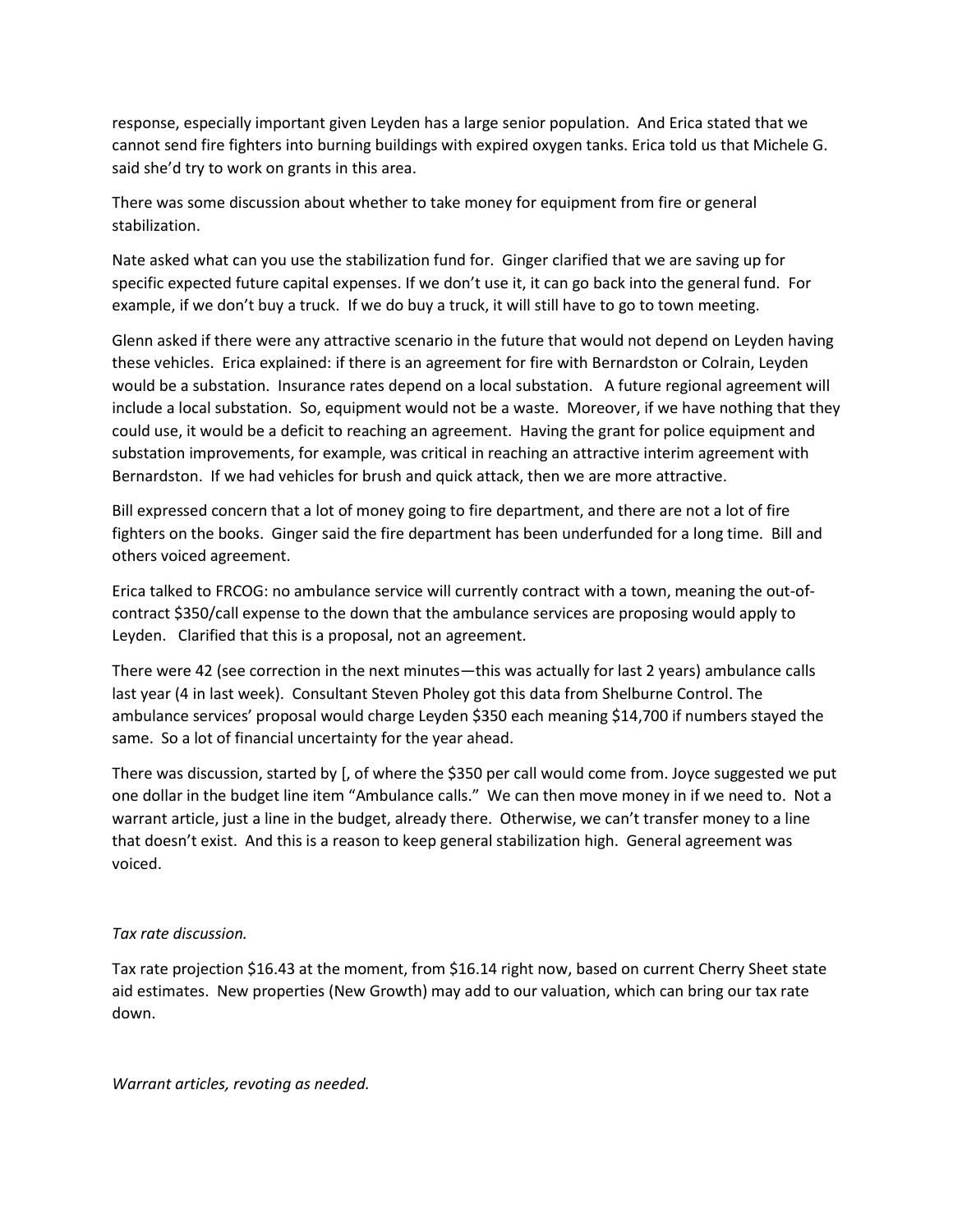Need to revote some of the warrant articles because of new wording. 1, 4

It was clarified that "special accounts" is same as "special funds."

"Special Fund" allows them to spend funds without coming to town meeting.

*Article 1*

Revote on Article 1 with new wording printed on June 1 version of handout. We will keep amount at \$45,000.

Michele moved, Nate seconded. Unanimous.

*Article 1: To see if the Town will vote to transfer from Free Cash \$45,000.00 to the Fire/Emergency Medical Services Equipment and Development Special Fund account or take any vote or votes in relation thereto.*

### *Article 4*

Instead of having money impact tax rate in budget, we will transfer from Free Cash.

*Article 4: To see if the Town will vote to transfer from Free Cash \$6,000.00 to the Avery Field Pavilion Demolition and Replacement Special Fund account or take any vote or votes in relation thereto.*

Glenn moved, Joyce second. Ginger, Nate, Joyce and Glenn in favor. Michèle abstained.

*Article 5:* 

*Article 5: To see if the Town will vote to transfer \$86,753.00 from Free Cash to the General Stabilization account or take any vote or votes in relation thereto.*

Joyce move, Michèle second. Approved unanimously.

Article 7 and article 8 has same language as what we had voted.

## *Operating budget.*

Expected revenues? Joyce expects \$99,000 estimated local receipts and \$132,000 cherry sheets

Joyce went on to explain to a couple of us that there are three revenue sources:

- 1. miscellaneous motor vehicles, excise, interest. Estimated 99k
- 2. State aid, cherry sheet, still determined
- 3. Balance is real estate taxes.

\$1,650,000 was billed last year.

Current tax rate is 16.14, and with budget items before the changes made in this meeting the rate would come to 16.43, so we are in the ballpark. With new growth and changes to Cherry Sheet, we are in good shape keeping the tax rate stable when it is calculated in the fall. Joyce said the Cherry Sheet amounts are currently in reconciliation in Boston.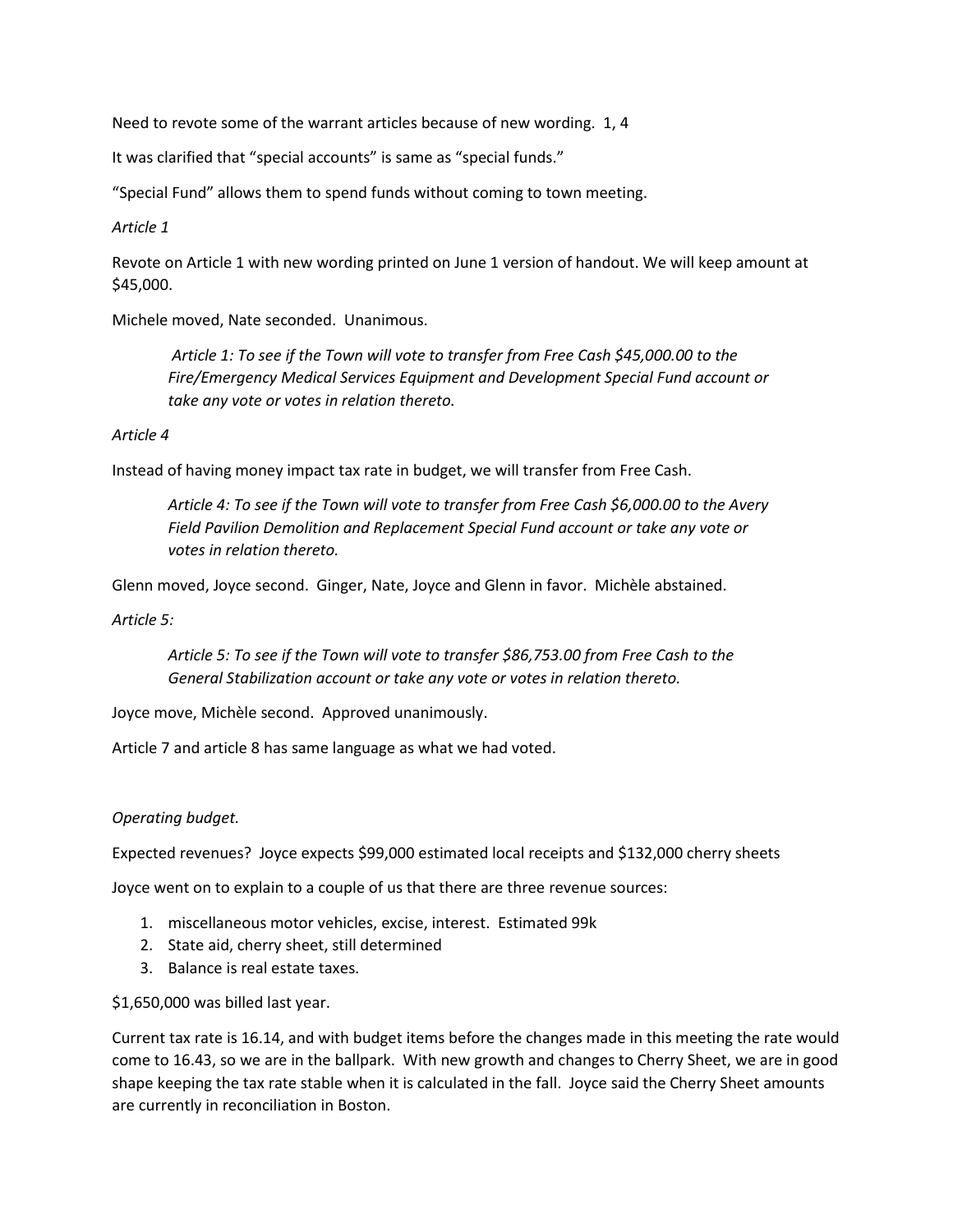# *Municipal Assistant salary.*

Bill asked to discuss municipal assistant raise: 27.88 per hour. Nate said the proposed new salary is in line with the comps from areas towns the size of Leyden. Michèle expressed concern about how the two would receive such a big jump in pay and suggested the position should be reevaluated and title should be updated. She is more than an assistant. Several spoke to the issue that the duties of that job currently do not match the outdated description. This is true of most job descriptions, with the exception of a few in the highway department.

Michèle: not in our purview to change her title.

Erica said the current position is currently more of a town administrator, not a municipal assistant. Agrees with Michèle that the title and description need updating.

Nate also expressed concern about the difficulty is town meeting approval, given the raise percentage. Others pointed out that there have been and currently are other large percentage jumps. Nate pointed to the grant management as an indication of the role's significance.

Ginger suggested that if a role has been historically underpaid, it doesn't mean we should continue to underpay.

We set a high standard for highway, and increased their wages substantially. Agreement was expressed generally that this was a good thing. This position is similarly critical to the town, and we have the same high standards. It was pointed out that coincidentally the proposed salary is that same as for AJ, the highway foreman.

Bill summarized that we are making a correction. Erica said that this job is integral to a small town. Bill said that we have the research that supports this proposed rate, from the Division of Local Services and the work of the consultant Don Jacobs.

Bill continued: We are not out of line. "The treasurer, accountant, others—we've done big jumps in the past. We're getting a "home town discount" now. It'd be terrible to lose her. We committed as the selectboard and finance committee to review positions."

He continued: If Michelle G. were to leave the Municipal Assistant role, we'd not get someone for the same rate. And they'd be from out of town.

# *Remainder of the budget:*

Will return to vote on these items in next meeting in one week, but wanted to get agreement on the levels in anticipation of the Selectboard vote in their upcoming meeting.

Town Clerk requested 10,000, up from \$8,240. A 21% increase. There was some discussion on changes to the duties in the Town Clerk role.

Treasurer. Treasurer was just certified, which brings a \$1000 raise, plus 3% was added to the request. \$18,730.